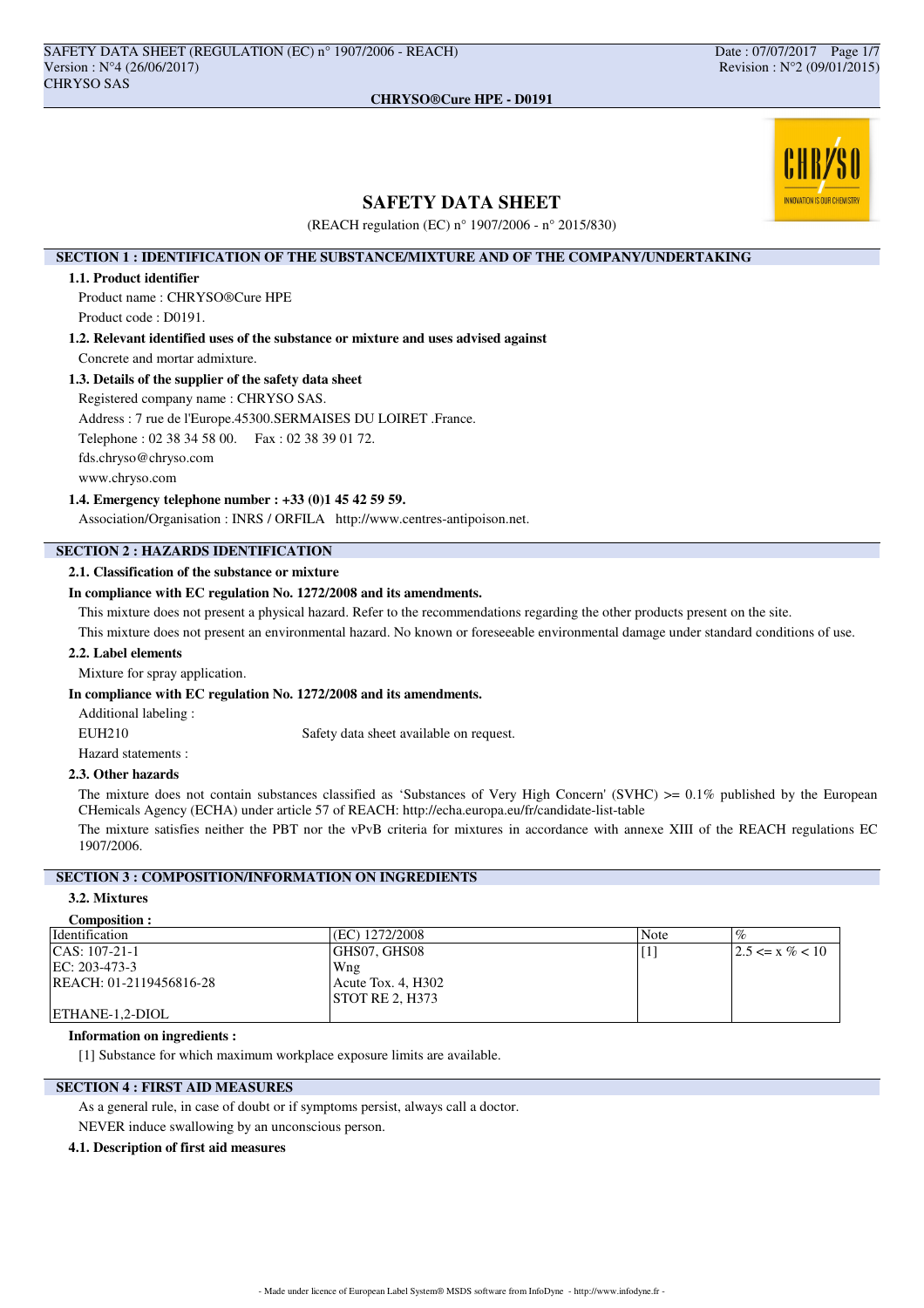## **In the event of swallowing :**

Seek medical attention, showing the label.

### **4.2. Most important symptoms and effects, both acute and delayed**

No data available.

### **4.3. Indication of any immediate medical attention and special treatment needed**

No data available.

## **SECTION 5 : FIREFIGHTING MEASURES**

Non-flammable.

## **5.1. Extinguishing media**

No data available.

### **5.2. Special hazards arising from the substance or mixture**

A fire will often produce a thick black smoke. Exposure to decomposition products may be hazardous to health.

Do not breathe in smoke.

In the event of a fire, the following may be formed :

- carbon monoxide (CO)

- carbon dioxide (CO2)

### **5.3. Advice for firefighters**

No data available.

## **SECTION 6 : ACCIDENTAL RELEASE MEASURES**

## **6.1. Personal precautions, protective equipment and emergency procedures**

Consult the safety measures listed under headings 7 and 8.

### **For first aid worker**

First aid workers will be equipped with suitable personal protective equipment (See section 8).

### **6.2. Environmental precautions**

Contain and control the leaks or spills with non-combustible absorbent materials such as sand, earth, vermiculite, diatomaceous earth in drums for waste disposal.

Prevent any material from entering drains or waterways.

# **6.3. Methods and material for containment and cleaning up**

Clean preferably with a detergent, do not use solvents.

## **6.4. Reference to other sections**

No data available.

### **SECTION 7 : HANDLING AND STORAGE**

Requirements relating to storage premises apply to all facilities where the mixture is handled.

### **7.1. Precautions for safe handling**

Always wash hands after handling.

Remove and wash contaminated clothing before re-using.

### **Fire prevention :**

Prevent access by unauthorised personnel.

### **Recommended equipment and procedures :**

For personal protection, see section 8.

Observe precautions stated on label and also industrial safety regulations.

### **Prohibited equipment and procedures :**

No smoking, eating or drinking in areas where the mixture is used.

### **7.2. Conditions for safe storage, including any incompatibilities**

### No data available.

**Packaging**

Always keep in packaging made of an identical material to the original.

## **7.3. Specific end use(s)**

No data available.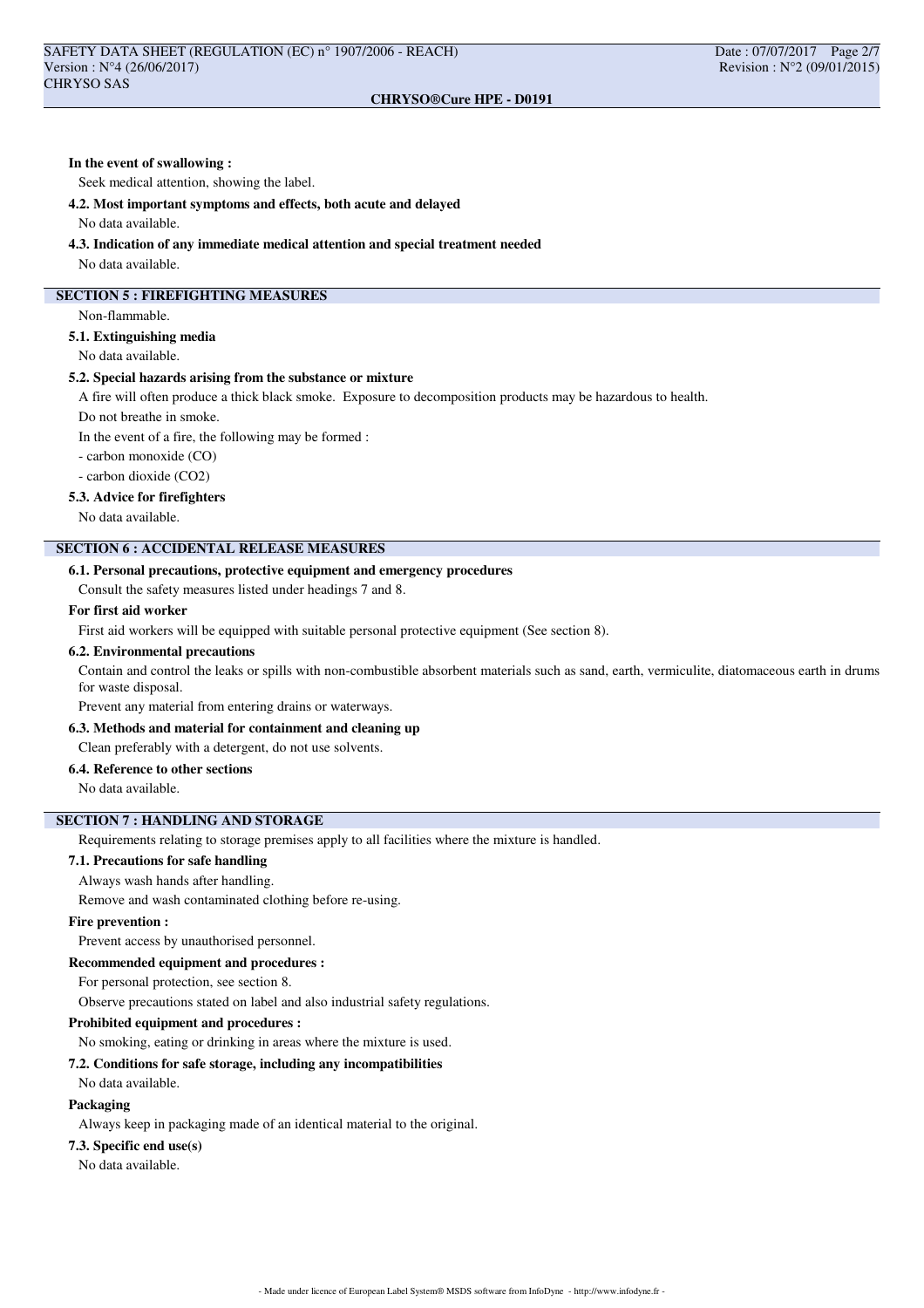# **SECTION 8 : EXPOSURE CONTROLS/PERSONAL PROTECTION**

## **8.1. Control parameters**

### **Occupational exposure limits :**

| - European Union (2009/161/EU, 2006/15/EC, 2000/39/EC, 98/24/EC) |                           |                           |                               |                       |           |         |  |
|------------------------------------------------------------------|---------------------------|---------------------------|-------------------------------|-----------------------|-----------|---------|--|
| <sub>CAS</sub>                                                   | $VME-mg/m3$ : $VME-ppm$ : |                           | $ VLE-mg/m3 $ : $ VLE-ppm $ : |                       | Notes:    |         |  |
| $ 107-21-1 $                                                     | 52                        | 20                        | 104                           | 40                    | Peau      |         |  |
| - France (INRS - ED984 : 2012) :                                 |                           |                           |                               |                       |           |         |  |
| <sub>CAS</sub>                                                   | $VME-ppm$ :               | $VME-mg/m3$ : $VLE-ppm$ : |                               | $VLE-mg/m3$ : Notes : |           | TMP No: |  |
| $107 - 21 - 1$                                                   | 20                        | 52                        | 40                            | 104                   |           | 84      |  |
| - UK / WEL (Workplace exposure limits, EH40/2005, 2007):         |                           |                           |                               |                       |           |         |  |
| <sub>CAS</sub>                                                   | TWA :                     | $ \text{STEL}:$           | Ceiling:                      | Definition:           | Criteria: |         |  |
| $107 - 21 - 1$                                                   | $20$ ppm                  | $ 40$ ppm                 |                               | Sk                    |           |         |  |
|                                                                  | $52 \text{ mg/m}$         | $104 \text{ mg/m}$        |                               |                       |           |         |  |

## **Derived no effect level (DNEL) or derived minimum effect level (DMEL):**

ETHANE-1,2-DIOL (CAS: 107-21-1)

Exposure method:<br>Potential health effects:

Exposure method: Inhalation.<br>
Potential health effects: Long term<br>
Long term

Final use: Consumers.<br>
Exposure method: Consumers.<br>
Dermal contact. Exposure method:<br>Potential health effects:

Exposure method: Inhalation.

## **Predicted no effect concentration (PNEC):**

ETHANE-1,2-DIOL (CAS: 107-21-1) Environmental compartment: Fresh water. PNEC : 10 mg/l

Environmental compartment: Sea water. PNEC : 1 mg/l

Environmental compartment: Intermittent waste water. PNEC : 10 mg/l

Environmental compartment: Fresh water sediment. PNEC : 20.9 mg/kg

Environmental compartment: Waste water treatment plant.<br>PNEC: 199.5 mg/l

## **8.2. Exposure controls**

**Personal protection measures, such as personal protective equipment**

**Final use:** Workers. Workers. **Exposure method:** Dermal contact. Potential health effects:<br>
DNEL:<br>
106 mg/kg body weight/day 106 mg/kg body weight/day

Potential health effects:<br>
DNEL:<br>  $35 \text{ mg of substance/m3}$ 35 mg of substance/m3

Potential health effects:<br>
DNEL:<br>
53 mg/kg body weight/day 53 mg/kg body weight/day

Potential health effects:<br>
DNFI:  $\frac{7 \text{ m of substance/m3}}{2 \text{ m of substance/m3}}$ 7 mg of substance/m3

199.5 mg/l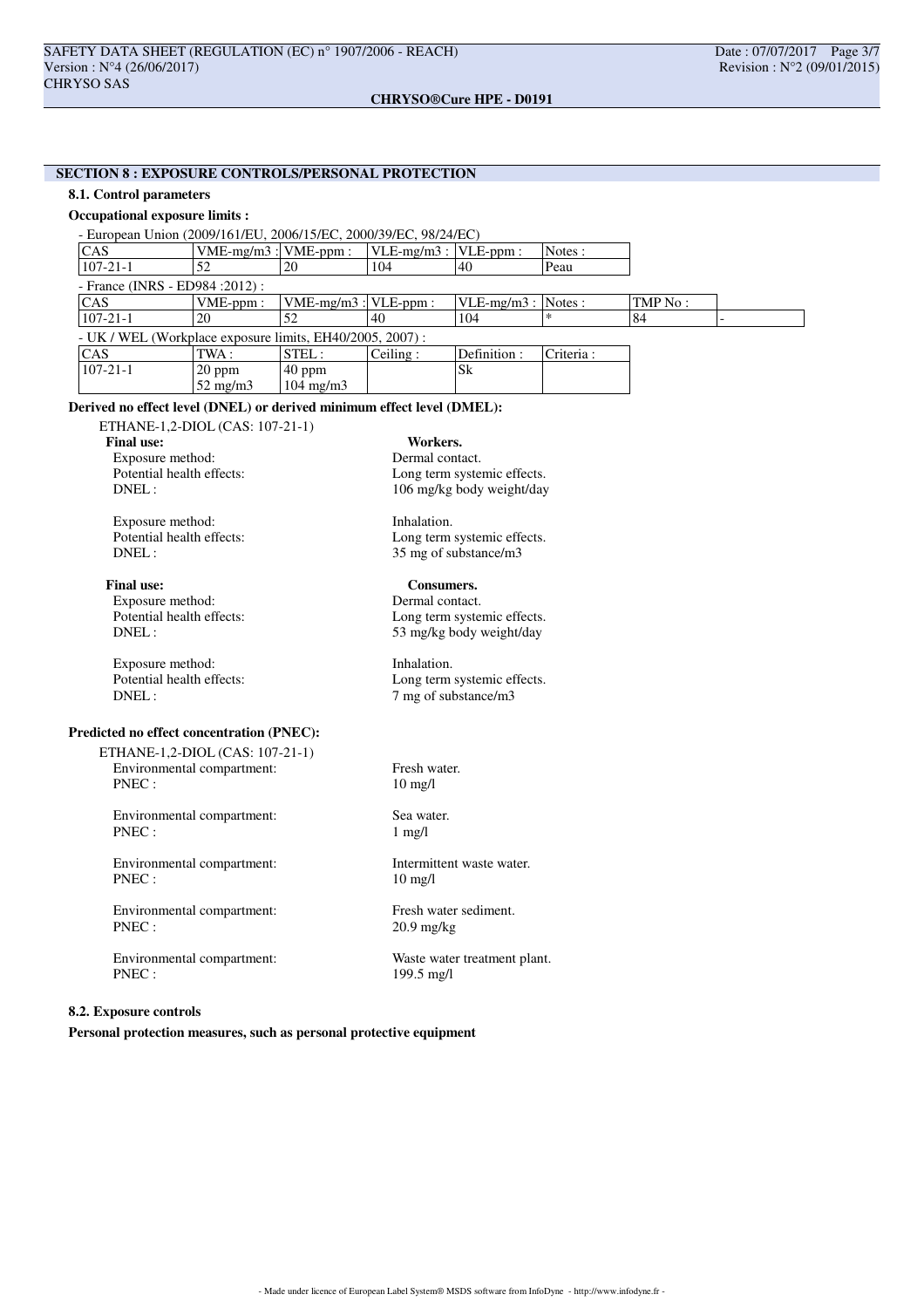Pictogram(s) indicating the obligation of wearing personal protective equipment (PPE) :



Use personal protective equipment that is clean and has been properly maintained.

Store personal protective equipment in a clean place, away from the work area.

Never eat, drink or smoke during use. Remove and wash contaminated clothing before re-using. Ensure that there is adequate ventilation, especially in confined areas.

### **- Eye / face protection**

Avoid contact with eyes.

Use eye protectors designed to protect against liquid splashes

Before handling, wear safety goggles in accordance with standard EN166.

### **- Hand protection**

Wear suitable protective gloves in the event of prolonged or repeated skin contact.

Use suitable protective gloves that are resistant to chemical agents in accordance with standard EN374.

Gloves must be selected according to the application and duration of use at the workstation.

Protective gloves need to be selected according to their suitability for the workstation in question : other chemical products that may be handled, necessary physical protections (cutting, pricking, heat protection), level of dexterity required.

> Fluid liquid. Characteristic

Type of gloves recommended :

- Natural latex
- Nitrile rubber (butadiene-acrylonitrile copolymer rubber (NBR))
- PVC (polyvinyl chloride)
- Butyl Rubber (Isobutylene-isoprene copolymer)
- Recommended properties :
- Impervious gloves in accordance with standard EN374

### **- Body protection**

Work clothing worn by personnel shall be laundered regularly.

After contact with the product, all parts of the body that have been soiled must be washed.

# **- Respiratory protection**

Type of FFP mask :

Wear a disposable half-mask aerosol filter in accordance with standard EN149.

Category :

- FFP2

### **SECTION 9 : PHYSICAL AND CHEMICAL PROPERTIES**

## **9.1. Information on basic physical and chemical properties**

| <b>General information:</b> |                    |
|-----------------------------|--------------------|
| Physical state:             | Fluid <sup>1</sup> |
| Odour :                     | Chara              |
| Colour :                    | White              |

**Important health, safety and environmental information**  $pH: 8.00$ .

|                                           | Slightly basic. |
|-------------------------------------------|-----------------|
| Boiling point/boiling range:              | Not relevant.   |
| Flash point interval :                    | Not relevant.   |
| Vapour pressure $(50^{\circ}C)$ :         | Not relevant.   |
| Density:                                  | >1              |
| Water solubility:                         | Dilutable.      |
| Melting point/melting range:              | Not relevant.   |
| Self-ignition temperature :               | Not relevant.   |
| Decomposition point/decomposition range : | Not relevant.   |
|                                           |                 |

## **9.2. Other information**

No data available.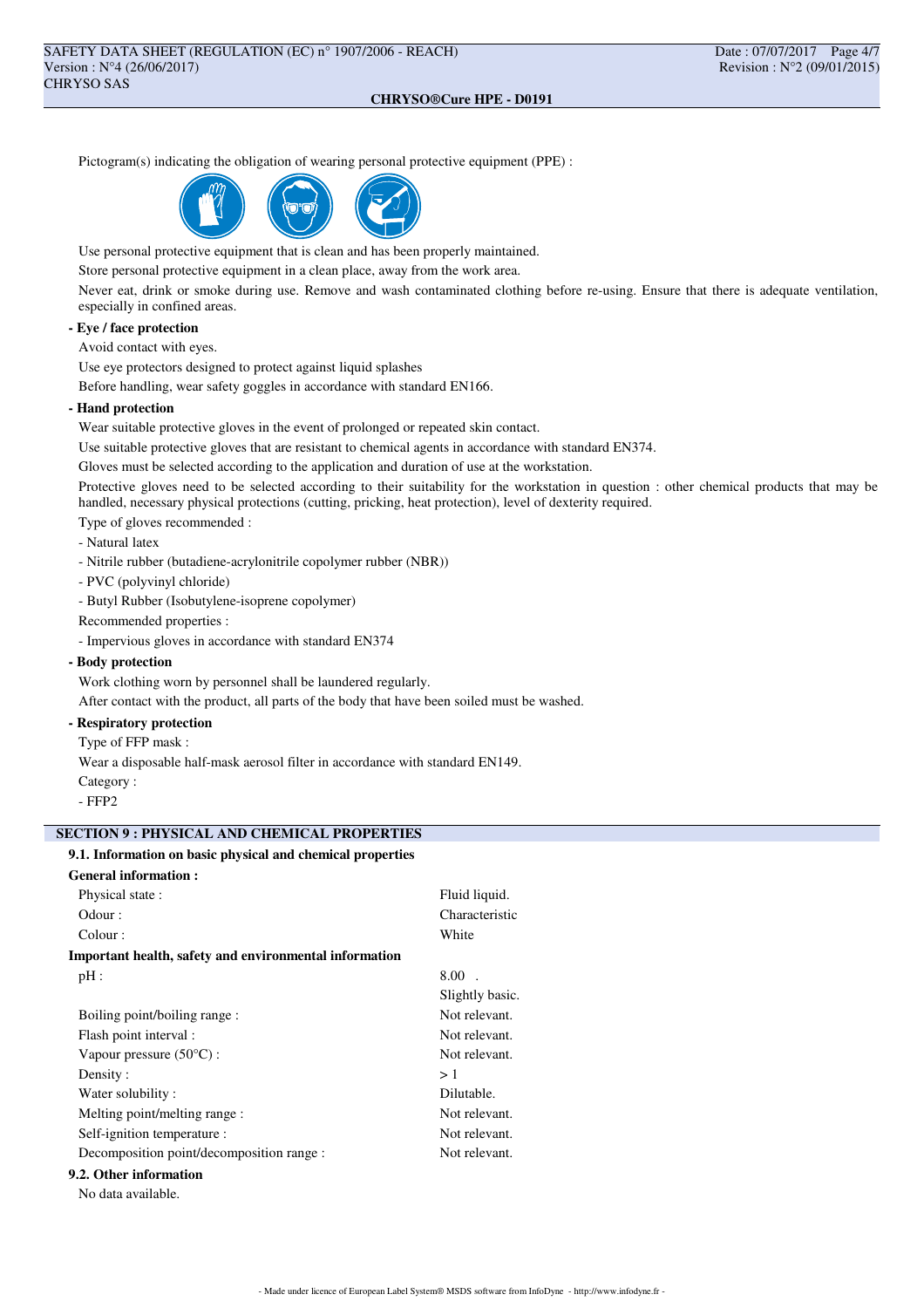# **SECTION 10 : STABILITY AND REACTIVITY 10.1. Reactivity** No data available. **10.2. Chemical stability** This mixture is stable under the recommended handling and storage conditions in section 7. **10.3. Possibility of hazardous reactions** No data available. **10.4. Conditions to avoid** Avoid : - frost **10.5. Incompatible materials** No data available. **10.6. Hazardous decomposition products** The thermal decomposition may release/form : - carbon monoxide (CO) - carbon dioxide (CO2) **SECTION 11 : TOXICOLOGICAL INFORMATION 11.1. Information on toxicological effects** No data available. **11.1.1. Substances Acute toxicity :** ETHANE-1,2-DIOL (CAS: 107-21-1)  $LD50 = 2000$  mg/kg Dermal route : LD50 > 3500 mg/kg Species : Mouse Inhalation route (Gas) : LC50 2.5 **Specific target organ systemic toxicity - repeated exposure :** ETHANE-1,2-DIOL (CAS: 107-21-1) Oral route :  $C = 200$  mg/kg bodyweight/day Species : Rat Duration of exposure : 28 days OECD Guideline 407 (Repeated Dose 28-Day Oral Toxicity in Rodents) Dermal route :  $C = 2200$  mg/kg bodyweight/day Species : Dog Duration of exposure : 28 days OECD Guideline 410 (Repeated Dose Dermal Toxicity: 21/28-Day Study) **11.1.2. Mixture**

No toxicological data available for the mixture.

## **SECTION 12 : ECOLOGICAL INFORMATION**

### **12.1. Toxicity**

### **12.1.1. Substances**

ETHANE-1,2-DIOL (CAS: 107-21-1) Fish toxicity :  $LC50 = 72860$  mg/l

Species : Pimephales promelas Duration of exposure : 96 h

NOEC = 15380 mg/l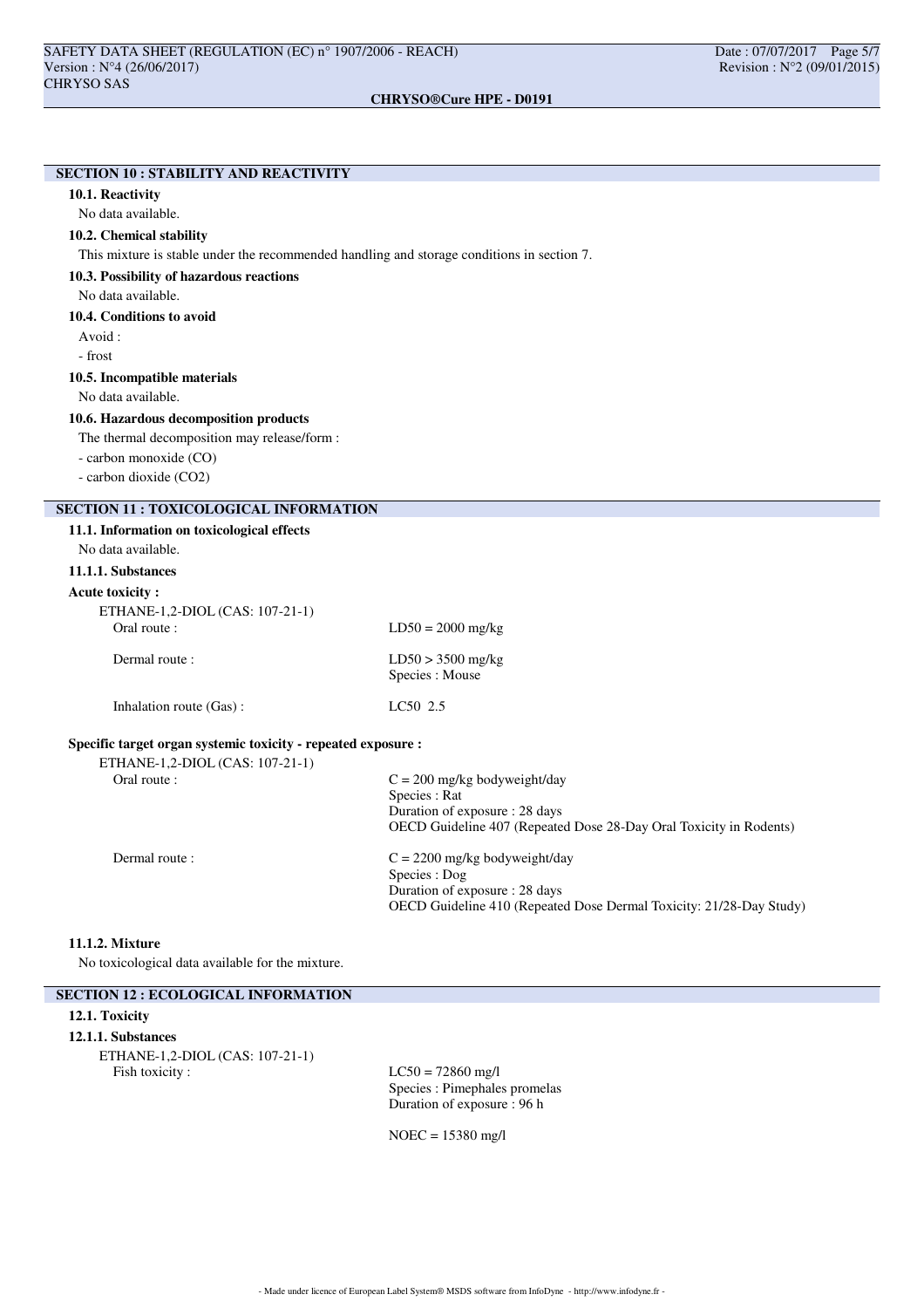Species : Pimephales promelas Duration of exposure : 35 days

Crustacean toxicity : EC50 > 100 mg/l

Species : Daphnia magna Duration of exposure : 48 h OECD Guideline 202 (Daphnia sp. Acute Immobilisation Test)

NOEC = 8590 mg/l Species : Ceriodaphnia dubia

### **12.1.2. Mixtures**

No aquatic toxicity data available for the mixture.

### **12.2. Persistence and degradability**

### **12.2.1. Substances**

ETHANE-1,2-DIOL (CAS: 107-21-1)

Biodegradability : no degradability data is available, the substance is considered as not degrading quickly.

### **12.3. Bioaccumulative potential**

No data available.

### **12.4. Mobility in soil**

No data available.

## **12.5. Results of PBT and vPvB assessment**

No data available.

### **12.6. Other adverse effects**

No data available.

## **SECTION 13 : DISPOSAL CONSIDERATIONS**

Proper waste management of the mixture and/or its container must be determined in accordance with Directive 2008/98/EC.

### **13.1. Waste treatment methods**

Do not pour into drains or waterways.

### **Waste :**

Waste management is carried out without endangering human health, without harming the environment and, in particular without risk to water, air, soil, plants or animals.

Recycle or dispose of waste in compliance with current legislation, preferably via a certified collector or company.

Do not contaminate the ground or water with waste, do not dispose of waste into the environment.

## **Soiled packaging :**

Empty container completely. Keep label(s) on container.

Give to a certified disposal contractor.

# **SECTION 14 : TRANSPORT INFORMATION**

Exempt from transport classification and labelling.

## **SECTION 15 : REGULATORY INFORMATION**

### **15.1. Safety, health and environmental regulations/legislation specific for the substance or mixture**

### **- Classification and labelling information included in section 2:**

The following regulations have been used:

- EU Regulation No. 1272/2008 amended by EU Regulation No. 487/2013.
- EU Regulation No. 1272/2008 amended by EU Regulation No. 758/2013.
- EU Regulation No. 1272/2008 amended by EU Regulation No. 944/2013.
- EU Regulation No. 1272/2008 amended by EU Regulation No. 605/2014.
- EU Regulation No. 1272/2008 amended by EU Regulation No. 1297/2014.

### **- Container information:**

No data available.